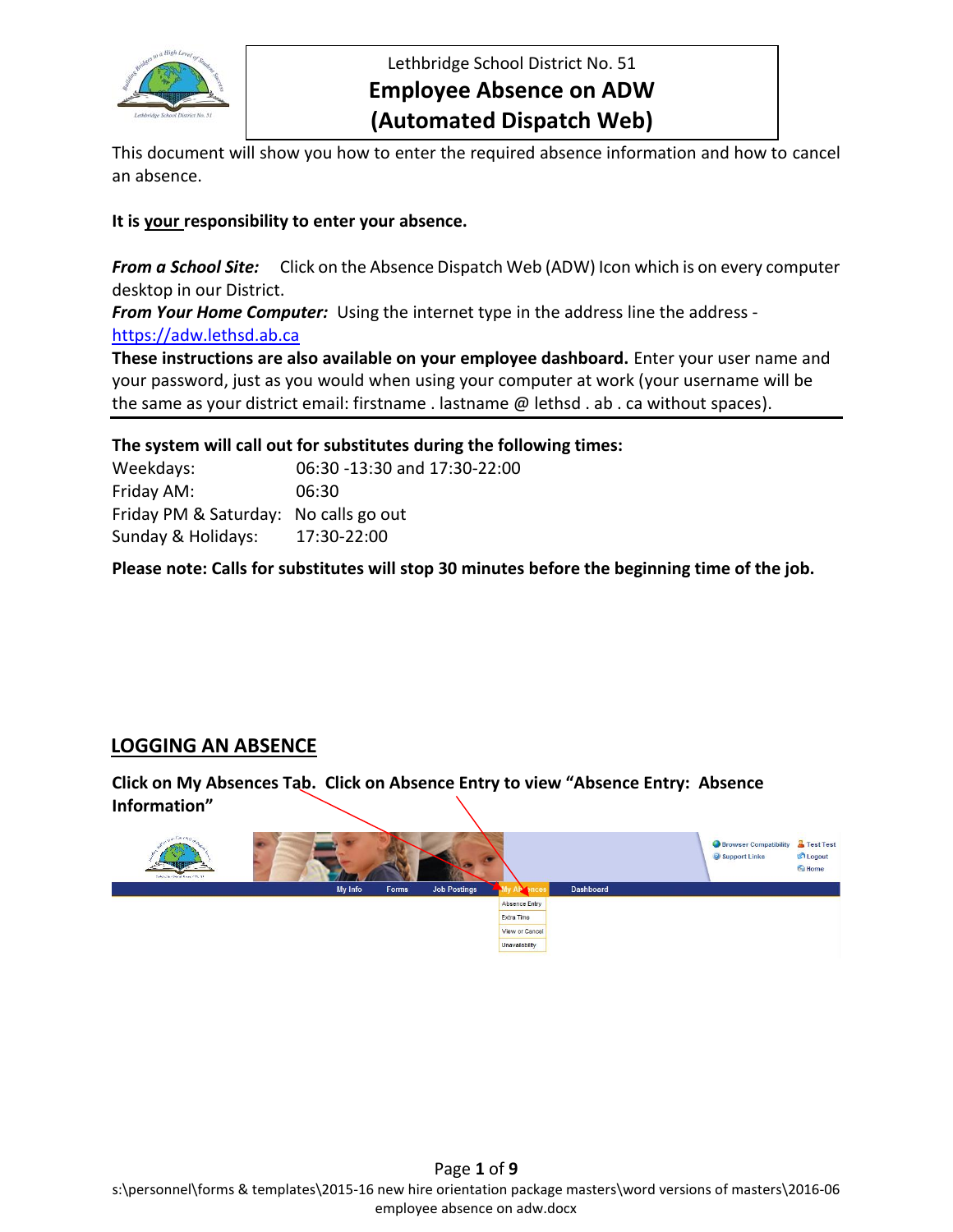This is the first screen of the absence entry process. Here you will select why you will be away and for what dates.



**Certain absence codes will generate a leave form. If you choose an absence code eg. Bereavement/Funeral/co-curricular, personal leave (with or without pay), emergency, banked time, vacation, medical/dental, the system will still record your absence and let you book a substitute but you will be required to complete the online form. Once completed and submitted, the form goes to your supervisor to be approved and then to Human Resources for approval. Once it has been approved you will receive email notification. If you do not have time in your storage bank to use one of the codes, the system will not let you proceed with the absence entry for absences deducting from a bank, such as personal concerns, and you will have to contact Stacey Wichers or Amber Ruest in Human Resources.**

# *Please note screens will vary depending on Absence Code entered.*

**Step 2:** Identify the length of your absence by clicking on the appropriate **single day** or **range of days**.

**Step 3:** Choose the dates of your absence. If you will be absent for a single day, click the "single day" circle button. You will then click the day on the calendar icon you are requesting off. For a range of days, you will need to click the end day of your requested time. Once you have chosen a day the calendar will close automatically and if you click on the calendar to choose another day it will use that day. You can't have more than one day selected.

**Step 4:** Click the Next button to move to the next screen.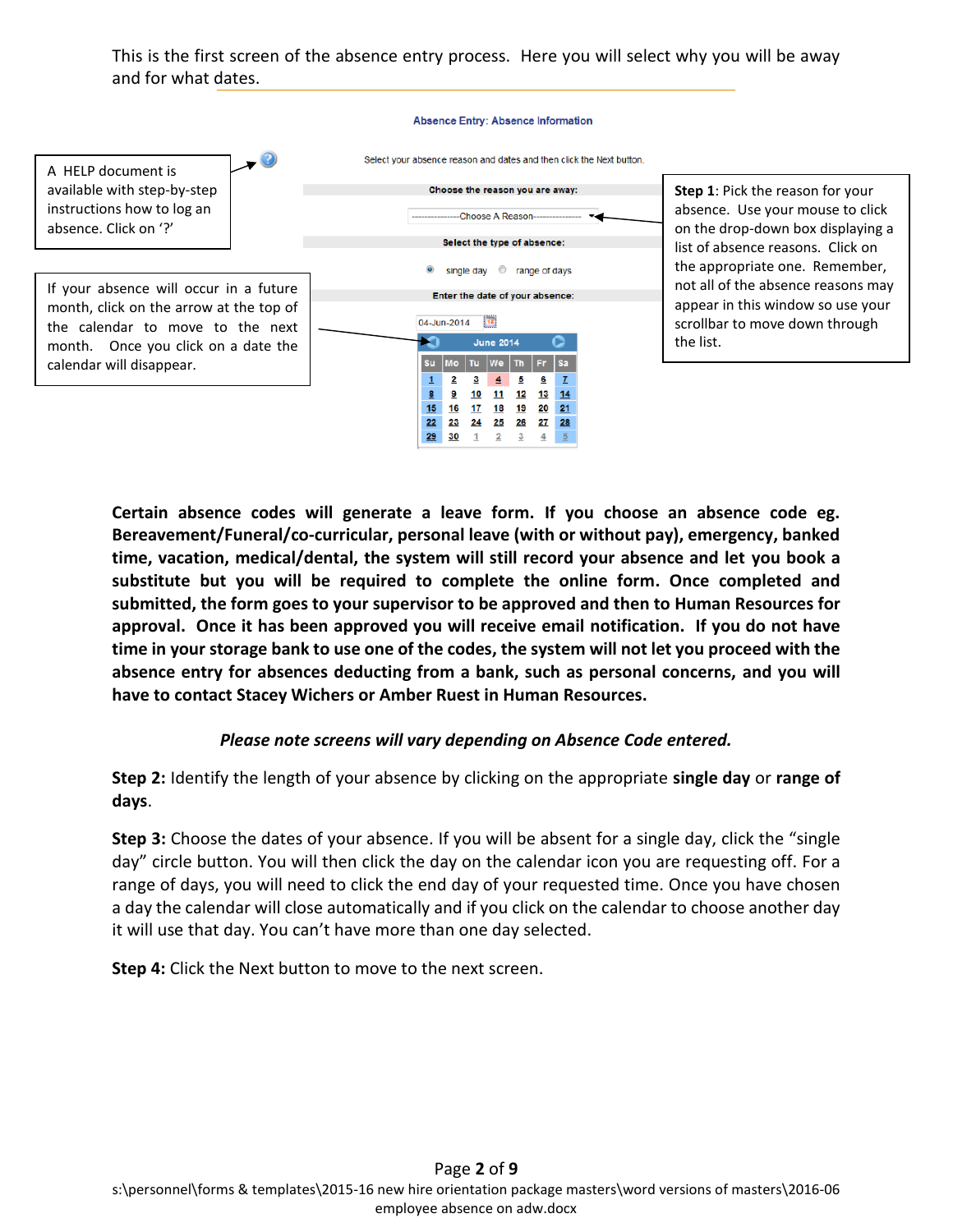# **Absence Entry: Absence Schedule Details**

On this page you will indicate what your schedule will be during your absence. ADS requires your position, location, and hours for each day of your absence. Your regular schedule will normally be displayed so if the details are correct, click the Next button to move to the next screen. If not, click on the date and you can change the location and schedule.

You can enter additional schedule information by clicking on the Add Schedule link. You might use this if you need to specify a second work location or if you are working in multiple positions on the same day.

If you are away for a range of days, these dates will be displayed on this page. Pick the days you will be working by clicking on the box under the Include column.

#### The little checkmark will **Include** disappear indicating that Date Day Position Location En.Ti St. Time you will NOT be absent that 05-Jun-2014 **Human Resource Clerk/Reception** Central Office 08:00  $12:00$ portion of the day.⊽ 05-Jun-2014 Thu Human Resource Clerk/Reception Central Office 13:00  $16:3$  $\overline{\mathbf{v}}$ 06-Jun-2014 Fri Human Resource Clerk/Reception Central Office 08:00 12:00 ⊽ 06-Jun-2014 Fri Human Resource Clerk/Reception **Central Office** 13:00  $14:00$  $\overline{\mathbf{v}}$ 09-Jun-2014 Mon Human Resource Clerk/Reception **Central Office** 08:00 12:00 ₹  $13:00$ 16:30 09-Jun-2014 Mon Human Resource Clerk/Reception Central Office ⊽ 08:00 12:00 10-Jun-2014 Tue Human Resource Clerk/Reception Central Office ⊽ 10-Jun-2014 Tue Human Resource Clerk/Reception Central Office 13:00 16:30 **Add Schedule** This allows you to be able to add a new position or location to your schedule.

This is your working schedule during your absence. Click on the date link below to change schedule details. Click on the Add Schedule option to add additional information. Once your schedule details are correct, click the Next Button.

Next

**Absence Entry: Absence Schedule Details** 

Click the Next button to move to the next page.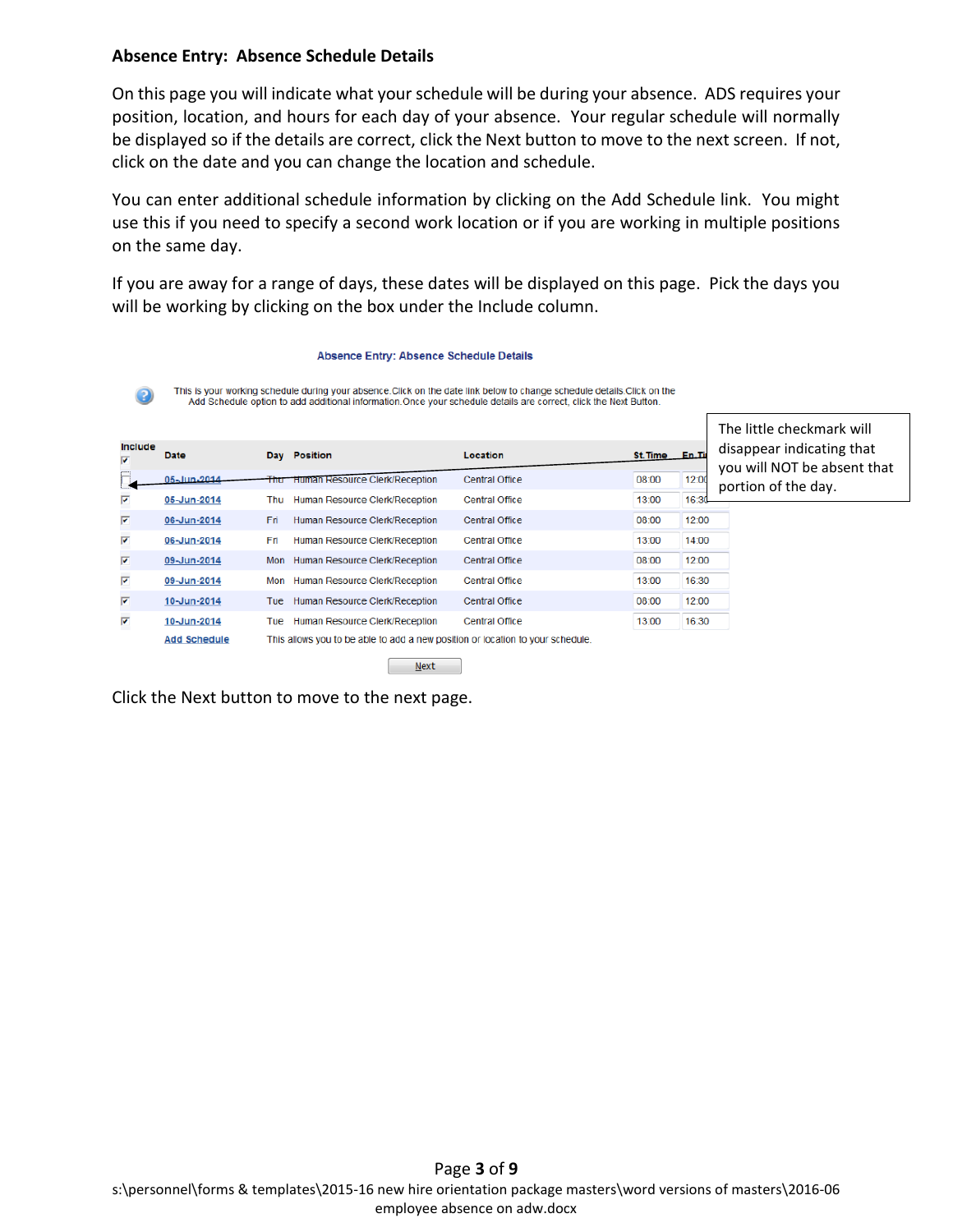# **Replacement Details:**

This page gives you the option to tell ADW if you need a replacement and, if so, what hours your replacement will be working. For example, you may be absent for the full day but only require a replacement for the afternoon. You will see a series of questions listed on this page. Use your mouse to click either the Yes or No circle buttons and respond to each question.

| <b>Absence Entry: Replacement Details</b>                                   |
|-----------------------------------------------------------------------------|
| Select Yes or No to each of these questions and then click the Next button. |
| Do you require someone to replace you?                                      |
|                                                                             |
| O Yes<br>O No                                                               |
| Is he/she required to work the same schedule as you?                        |
| $\circ$ Yes $\circ$ No                                                      |
| Do you want to request employee(s) to replace you?                          |
| O Yes<br>No                                                                 |
| Next                                                                        |

Click the Next Button to move to the next page.

# **To Request or Book a Pre-arranged Substitute:**

If you selected the option requesting a substitute to replace you, you will now be on this page. Use your mouse to click on the binoculars icon. A pop-up window will appear. Enter at least the first three letters of the last name of the substitute you are requesting, and click the Search button. Use the drop-down box to see the matching list of substitutes. Each substitute's category is listed beside their name to help find the person you are searching for. Click on the name of the substitute and click on the Accept button to return to the previous screen.

|                                                                            | <b>Absence Entry: Replacement Request</b>                                                                                                                                                       |
|----------------------------------------------------------------------------|-------------------------------------------------------------------------------------------------------------------------------------------------------------------------------------------------|
| If you are not sure how to spell the<br>replacement employee's name, enter | Click on the binoculars icon. A pop-up window will appear where you can search for<br>and select your preferred replacement employee. When you are done, click on the<br>Next button.           |
| a portion of their last name followed<br>by the asterisk key.              | <b>SO</b><br>Requested Employee #1:<br>Clear<br>ಾ<br>Requested Employee # 2:<br>Clear                                                                                                           |
| This pop up warning will show up:<br>Please read, and click "Ok".          | Nevt<br>23<br>Message from webpage<br>If you are seeing this message and wish to continue with the requested<br>substitute, you may not be replaced due to the shortage of substitute<br>staff. |
|                                                                            | OK<br>Cancel                                                                                                                                                                                    |

Page **4** of **9** s:\personnel\forms & templates\2015-16 new hire orientation package masters\word versions of masters\2016-06 employee absence on adw.docx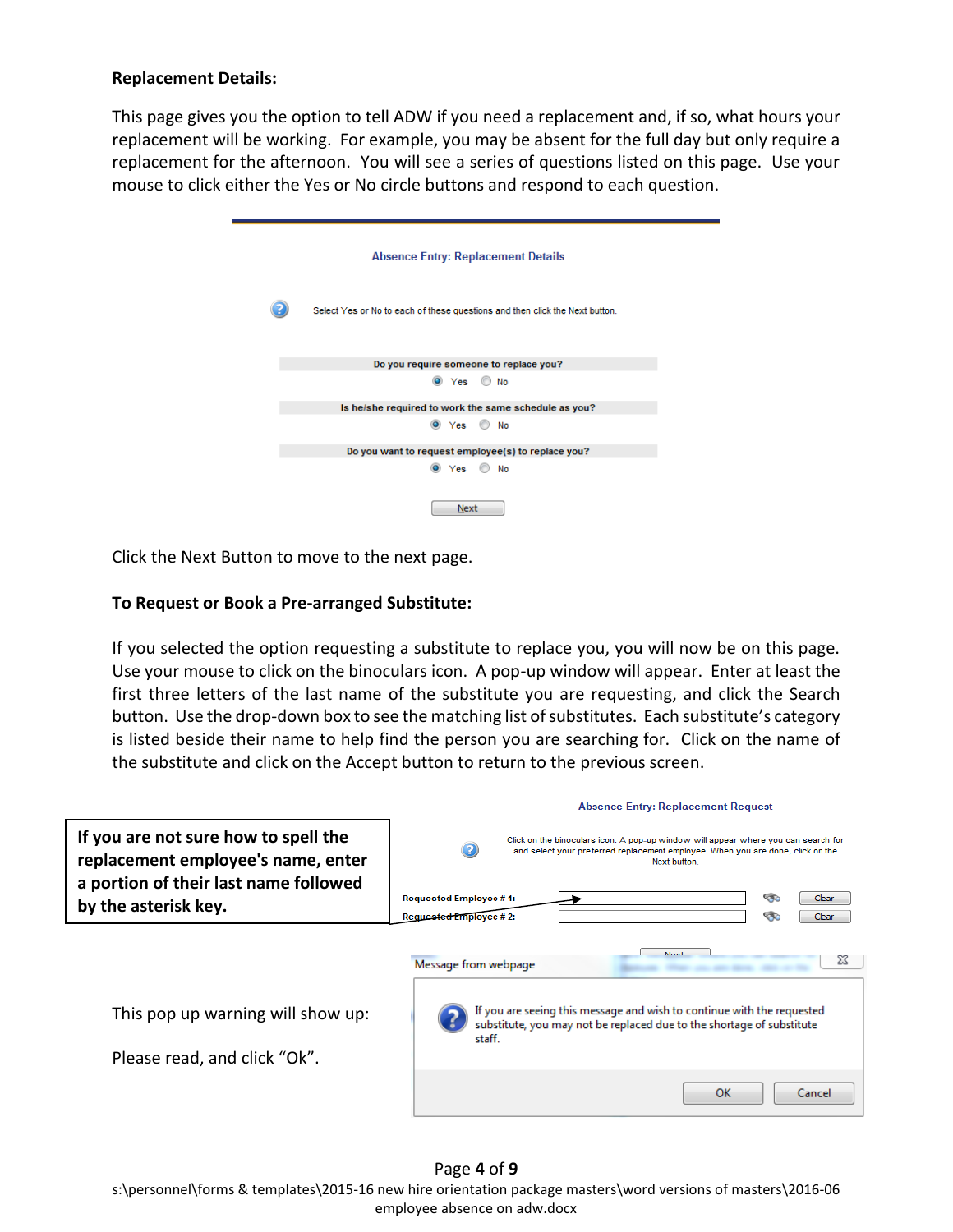#### **Pre-booking a Substitute:**

If you have arranged and confirmed with your substitute that they will work for you, then enter **YES** here.

| Have you already contacted Kathleen Allison about filling this absence?: $\bullet$ Yes                                       | No |
|------------------------------------------------------------------------------------------------------------------------------|----|
| Enter a message for your replacement then click Next.                                                                        |    |
| During the dispatching process ADS will translate this text message into speech and play it for the replacement employee. It |    |
| is important that you use proper spelling and grammar in your message so that it can be clearly spoken.                      |    |
| Message:                                                                                                                     |    |
|                                                                                                                              |    |
|                                                                                                                              |    |
|                                                                                                                              |    |

If you have not confirmed the prearranged job verbally, click NO and ADW will begin calling the "requested" sub(s).

**NOTE: The system will call the requested sub(s) until the last call out, the evening prior to the job. It is good practice to follow up on your absence to verify the requested sub has accepted the job. The request may need to be removed.**

### **Replacement Schedule:**

If you selected the option to enter a different replacement schedule, you will now be on this page. You will click on the 'Date' Link to make adjustments to the replacement schedule details. If you do not need a replacement employee for some of your absence dates, you may select those days by clicking on the box under the Include column. The little checkmark will disappear indicating that the replacement employee will NOT be dispatched for those dates.



Next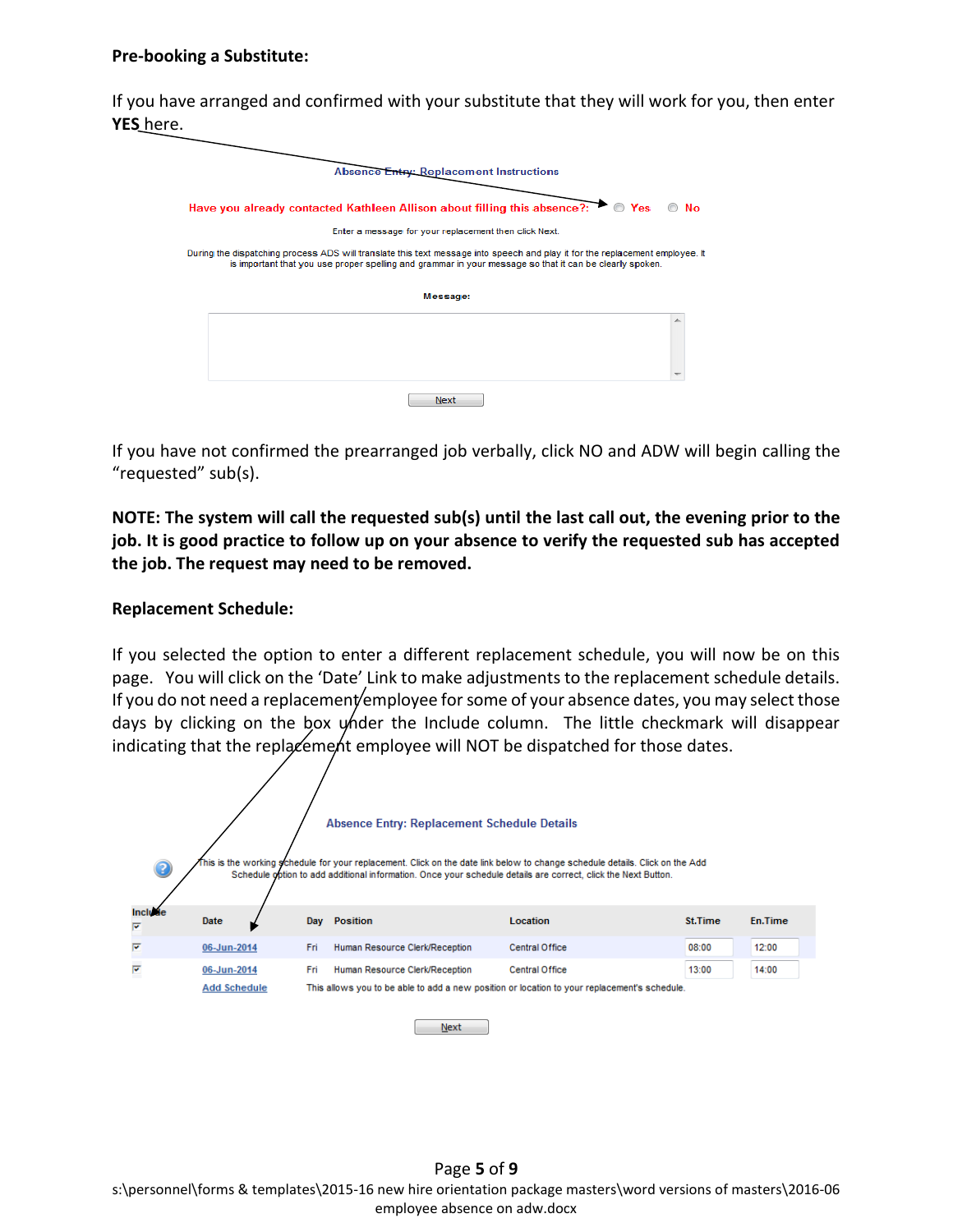This screen will appear after you click on the "Date" link.

| <b>Absence Entry: Modify Replacement Schedule</b>                                            |     |                                |  |                            |                |                                       |                                                  |
|----------------------------------------------------------------------------------------------|-----|--------------------------------|--|----------------------------|----------------|---------------------------------------|--------------------------------------------------|
| Modify this portion of your replacement's schedule and then click the Accept Schedule button |     |                                |  |                            |                |                                       |                                                  |
| <b>Date</b>                                                                                  | Day | <b>Position</b>                |  | <b>Location</b>            | <b>St.Time</b> | En.Time                               | <b>Location Times</b><br><b>AM PM Full Reset</b> |
| 06-Jun-2014                                                                                  | Fri | Human Resource Clerk/Reception |  | <b>Central Office</b><br>▼ | 08:00          | 12:00                                 | $\circ$ $\circ$<br>⊙<br>$\circledcirc$           |
|                                                                                              |     |                                |  |                            |                | format, i.e. for 3:30 PM enter 15:30. | * Note: Enter times using the 24 hour            |
|                                                                                              |     |                                |  | Accept Schedule            |                |                                       |                                                  |

Once you hit "Accept Schedule" you will be taken back to the previous screen. Click the Next Button to move to the next page.

# **Dispatch Details:**

**If you are a teacher and you need a replacement, you will need to "tell" ADW what Subjects and Levels you require for coverage.** Use your mouse to click the drop-down menu under both the Subject and Level columns to list the available choices. Not all of the subjects may appear in this window so use your scrollbar to move down through the list. It is very important that you enter the Subjects and Levels in your priority order, with the first Subject and Level being your most important or greatest FTE subject area.

|    | You are entering an absence for Karen Baerg-Rancier.                                                                                                                                                                                                                                             |       |                         |
|----|--------------------------------------------------------------------------------------------------------------------------------------------------------------------------------------------------------------------------------------------------------------------------------------------------|-------|-------------------------|
|    | Have you already contacted Nancy Brown about filling this absence?:                                                                                                                                                                                                                              |       | <b>Yes</b><br><b>No</b> |
|    | Select the subjects and levels that you require coverage for during your absence in<br>priority order. The first Subject and Level should be your greatest FTE subject area.                                                                                                                     |       |                         |
|    | <b>Subject</b>                                                                                                                                                                                                                                                                                   | Level |                         |
| 1. |                                                                                                                                                                                                                                                                                                  |       |                         |
| 2. |                                                                                                                                                                                                                                                                                                  |       |                         |
| 3. |                                                                                                                                                                                                                                                                                                  |       |                         |
|    |                                                                                                                                                                                                                                                                                                  |       |                         |
|    | Enter a message for your replacement then click Next.<br>During the dispatching process ADS will translate this text message into speech and play it for the replacement employee. It<br>is important that you use proper spelling and grammar in your message so that it can be clearly spoken. |       |                         |
|    | Message:                                                                                                                                                                                                                                                                                         |       |                         |
|    |                                                                                                                                                                                                                                                                                                  |       |                         |

*If you are a Support Staff employee, you will not see the Subjects and Levels section of this page.*

Page **6** of **9** s:\personnel\forms & templates\2015-16 new hire orientation package masters\word versions of masters\2016-06 employee absence on adw.docx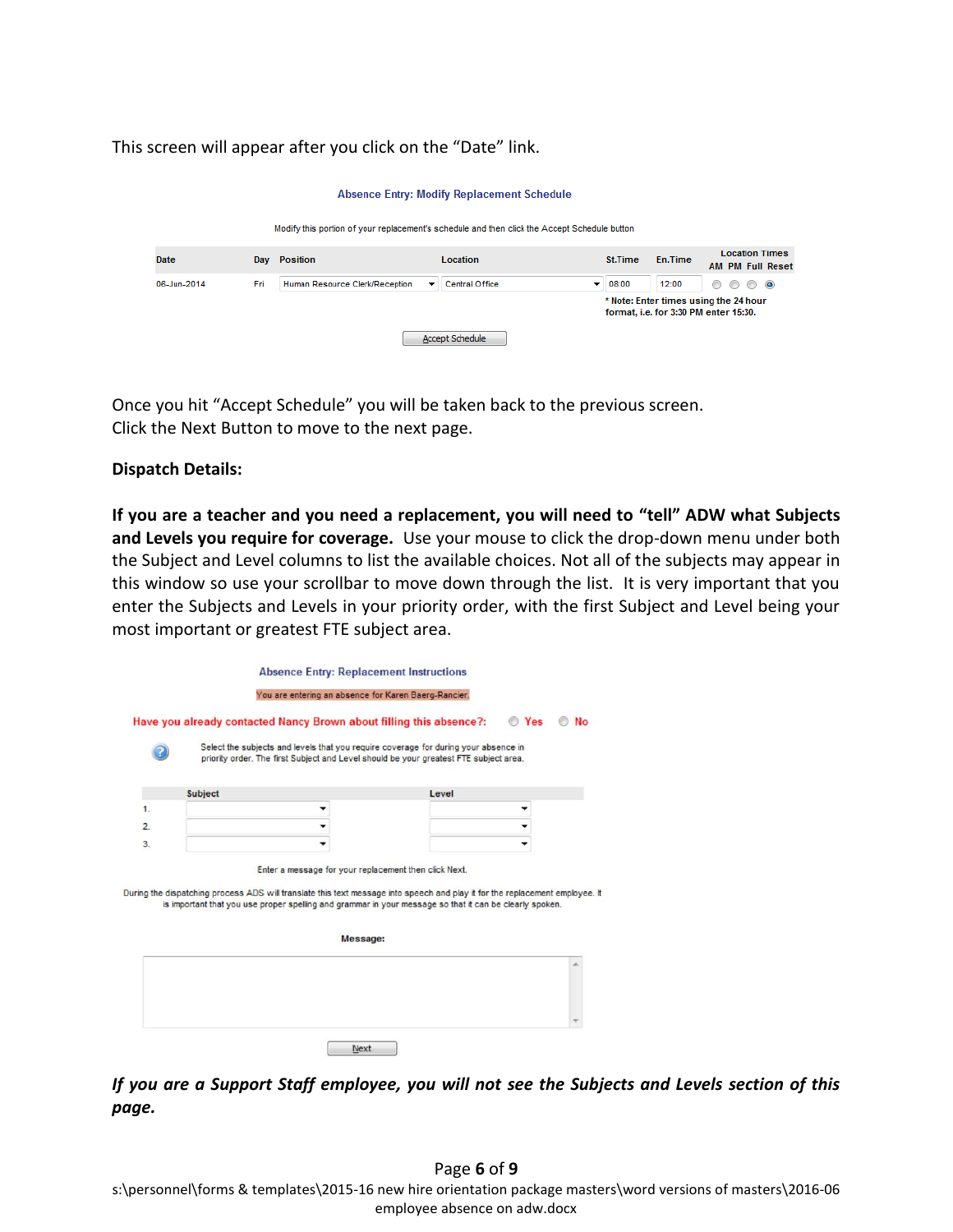You are able to enter instructions that will be shared with your replacement employee. During the Dispatching process ADS will translate this text message into speech and play it for the replacement employee. It is important that you use proper spelling and grammar in your message so that it can be clearly spoken.

*Please leave a message: Any information you can give the substitute that you would appreciate knowing if you were new to a school and situation, will be appreciated. Your message should be specific to your assignment, as your requested substitute may not accept the job. Your message may be as simple as where to park, specific needs of your student(s), lunch info, supervision or something about the school such as being a peanut free environment etc. A contact phone number may be important as well. If your start/end times differ from those of the bell times, please indicate that here.*

*Please do not make the message personal. If your pre-arranged substitute happens to be ill and cancels their job, the system will search for a new substitute, and the replacement will receive the message you have left.* 

Click the Next Button to move to the next page.

### **Summary Page:**

You are now at the end of the Absence Entry process. At the top of the page you will see the comment "You are not yet finished. Confirm that these absence details are correct and then click the Submit Absence button at the top or bottom of this page". The choices you have made will be listed on this page. If everything is correct click the **Submit Absence button, either at the top or bottom of the page.** . If you wish to make changes, click the "Previous" link to move back through your pages. You can also click the Restart link to return to the first page of Absence Entry and begin the process again. **Remember that the Restart option erases all of your choices made previously.** 

If you need to cancel this absence for some reason, click on My Absences/Time Entry/View or Change option on your scroll bar, click on the job ID number and at the bottom of that screen will be a cancel button to click on. **A word of caution**: **When you cancel a job the system will automatically call the substitute to cancel them**. If you are cancelling the job, only due to the absence code changing, **do not** use this venue. Instead talk to your office secretary or email Stacey Wichers (stacey.wichers@lethsd.ab.ca) and she will change the code for you. This way you will avoid any mix-ups and no-shows on the substitute's part.

| <b>Absence Entry: Summary Page</b>   |                                                                                                                                                                              |                                |                                                                            |                |                |  |  |
|--------------------------------------|------------------------------------------------------------------------------------------------------------------------------------------------------------------------------|--------------------------------|----------------------------------------------------------------------------|----------------|----------------|--|--|
| 2                                    | You are not yet finished.<br>Confirm that these absence details are correct and then click the Submit Absence<br>button at the top or bottom of this page.<br>Submit Absence |                                |                                                                            |                |                |  |  |
| <b>Absence Reason: Illness - All</b> |                                                                                                                                                                              |                                |                                                                            |                |                |  |  |
|                                      |                                                                                                                                                                              |                                | Absence Schedule                                                           |                |                |  |  |
| Date                                 | Day                                                                                                                                                                          | <b>Position</b>                | Location                                                                   | <b>St.Time</b> | <b>En.Time</b> |  |  |
| 05-Jun-2014                          | Thu                                                                                                                                                                          | Human Resource Clerk/Reception | Central Office                                                             | 08:00          | 12:00          |  |  |
| 05-Jun-2014                          | Thu                                                                                                                                                                          | Human Resource Clerk/Reception | <b>Central Office</b>                                                      | 13:00          | 16:30          |  |  |
| <b>Replacement Schedule</b>          |                                                                                                                                                                              |                                |                                                                            |                |                |  |  |
| Date                                 | Day                                                                                                                                                                          | <b>Position</b>                | Location                                                                   | <b>St.Time</b> | En.Time        |  |  |
|                                      | You have indicated that you do not need an employee to replace you during this absence.                                                                                      |                                |                                                                            |                |                |  |  |
|                                      | <b>Requested Employees</b>                                                                                                                                                   |                                |                                                                            |                |                |  |  |
|                                      |                                                                                                                                                                              |                                | You have indicated that you don't wish to specify a requested replacement. |                |                |  |  |
|                                      |                                                                                                                                                                              |                                | Submit Absence                                                             |                |                |  |  |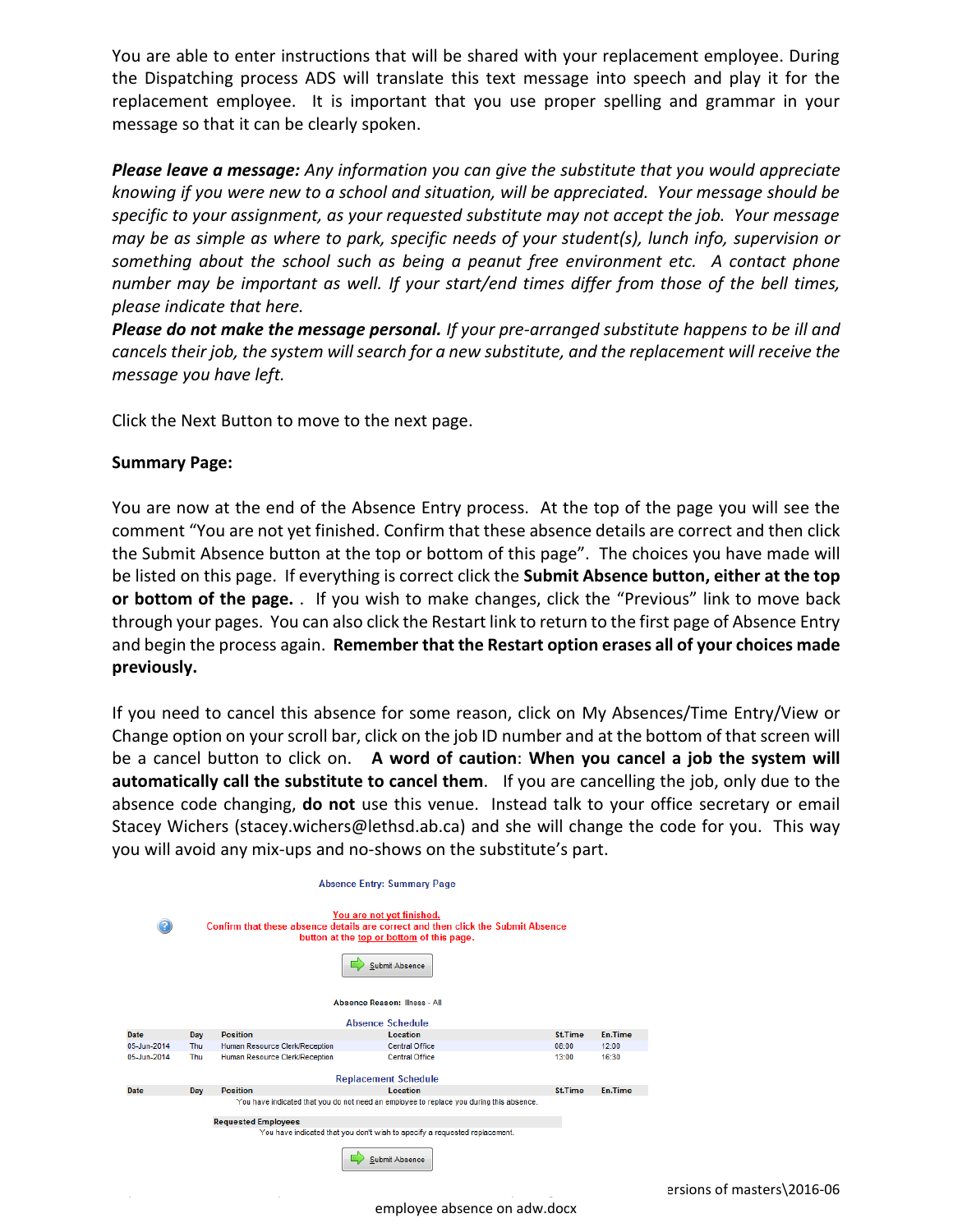### **Confirmation Screen:**

Congratulations! You have successfully submitted your absence to ADS. You will see a **Job ID number** displayed at the top of this page. You will need this number to make inquiries or changes to your absence through the View / Change option.

**Once your absence has been dispatched you can inquire about your replacement by going into View / Change. Click on the Job ID number. If a replacement has been found, the name of your replacement will appear.**



# **CANCELLING AN ABSENCE**

**Please note:** You can only cancel an absence via ADW if it is more than 90 minutes prior to the start time of the job. If it is 90 minutes or closer to the start of the job, you will need to cancel it through your school office or through Human Resources.

If it is more than 90 minutes prior to the start time of the job, you can cancel the absence this way:

Click on "My Absences", then on "View or Change", and listed under "Absences", click on the corresponding ID number. Once that particular absence listing opens, scroll down and click on "Cancel Absence".